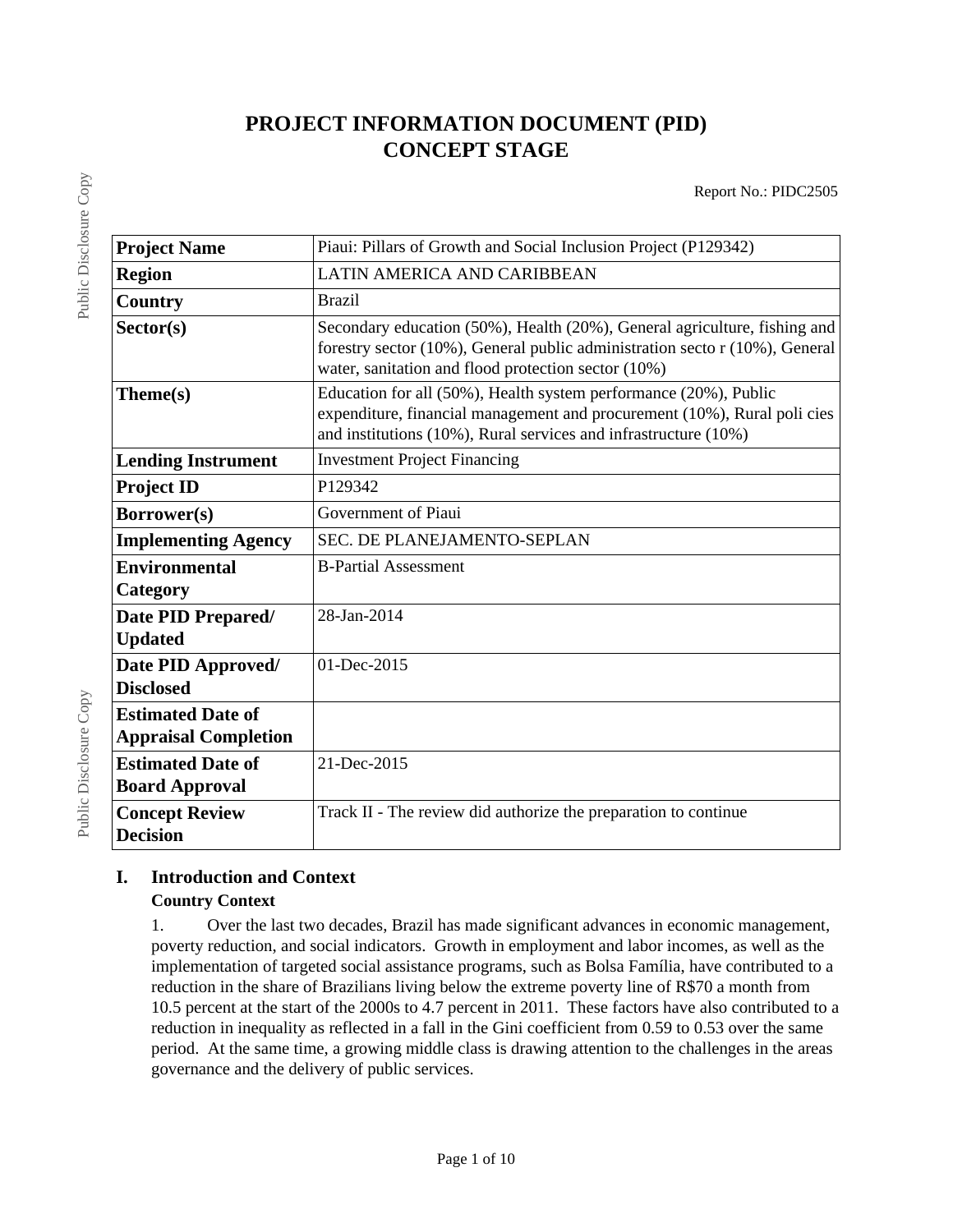2. Over the last decade Piauí has made remarkable progress in achieving economic growth, but its growth model has not been sufficient to guarantee sustainability and enhance shared prosperity. Piauí has a population of just over 3.1 million living in a territory of over 25 million hectares. The state has the lowest population density among Brazil's northeastern states (12.4 inhabitants per km2). Between 2008 and 2011, Piauí registered one of the strongest rates of economic growth among Brazilian states, achieving an average annual rate of 6.3 percent. Most of the recent increase in GDP is due to expansion of commercial agriculture, mainly soybean cultivation in the Cerrado macro-region – one of Brazil's last agricultural frontiers. Between 2002 and 2010, growth of the agricultural sector outpaced growth in the overall economy as agricultural production expanded at an average of 7.1 percent annually. However, the increase in agricultural production is the result of cultivation of new areas rather than as a consequence of improved productivity. This has led to unsustainable practices such as unorganized occupation of large land areas, frequently with little or no regulation; deforestation; inefficient use of water resources; and other environmental damage.

3. Poor farmers and the rural population have not benefited from recent economic growth and are at risk of becoming further marginalized. Poverty in Piauí is predominantly a rural phenomenon. Approximately 21.3 percent of Piauí's population lives in extreme poverty, out of which two-thirds live in rural areas (34% of the population as a whole or 1,067,401 inhabitants). Piauí had the second lowest annual per-capita income among Brazilian states (R\$7,835) in 2011, well below the national average (R\$21,252). The percentage of households with a monthly income below the minimum wage – including benefits from social programs such Bolsa Familia – is almost 40 percent in rural areas. Income distribution reveals a high level of inequality in the state. Piauí ranks 26th among 27 Brazilian states in income inequality with a Gini coefficient of 0.568 in 2012. Although 75 percent of the population aged 15 years and older is economically active, only 27.9 percent have formal employment. In addition, 617,000 people aged 10 years and older were occupied in agricultural activities in 2011, representing 39 percent of Piaui's working population. The rural population mostly consists of subsistence and small scale farmers who generate low and unreliable income. Rural populations engaged in farming activities face numerous obstacles that limit their contribution to their families' income and which increase their vulnerability. These obstacles include, among others, a lack of formal titles for their land; the use of outdated agricultural techniques that hamper productivity; a lack of access to regulated water resources and increased vulnerability to climate hardships, especially severe droughts.

4. Unequal income distribution in Piauí is compounded by less access to generally lower quality public services, particularly in education and health, particularly for rural populations. Although Piauí has achieved universal access to fundamental education (FE) grades 1-9, the proportion of dropout and over-age students, particularly in rural areas, remains high. While student performance as measured by the state and national student assessments in FE has improved, test scores for students in rural areas are slightly lower. The situation is worse in secondary education (SE), grades 10-12, due to a lack of investment by the State . Students in rural areas also perceive few incentives to remain in school due to limited economic prospects of outside low-productivity small scale farming. Similarly, despite high coverage of primary care, the quality of health care remains low at all levels of the health network (municipal and state) and has not been sufficient to meet the demands of the population. Facilities and staffing are insufficient in rural areas that are serving the most vulnerable groups; management and coordination are weak; and too many patients are transferred to the capital, Teresina, producing a bottleneck and compromising the entire health care delivery system. These problems are symptomatic of underlying weaknesses in the State's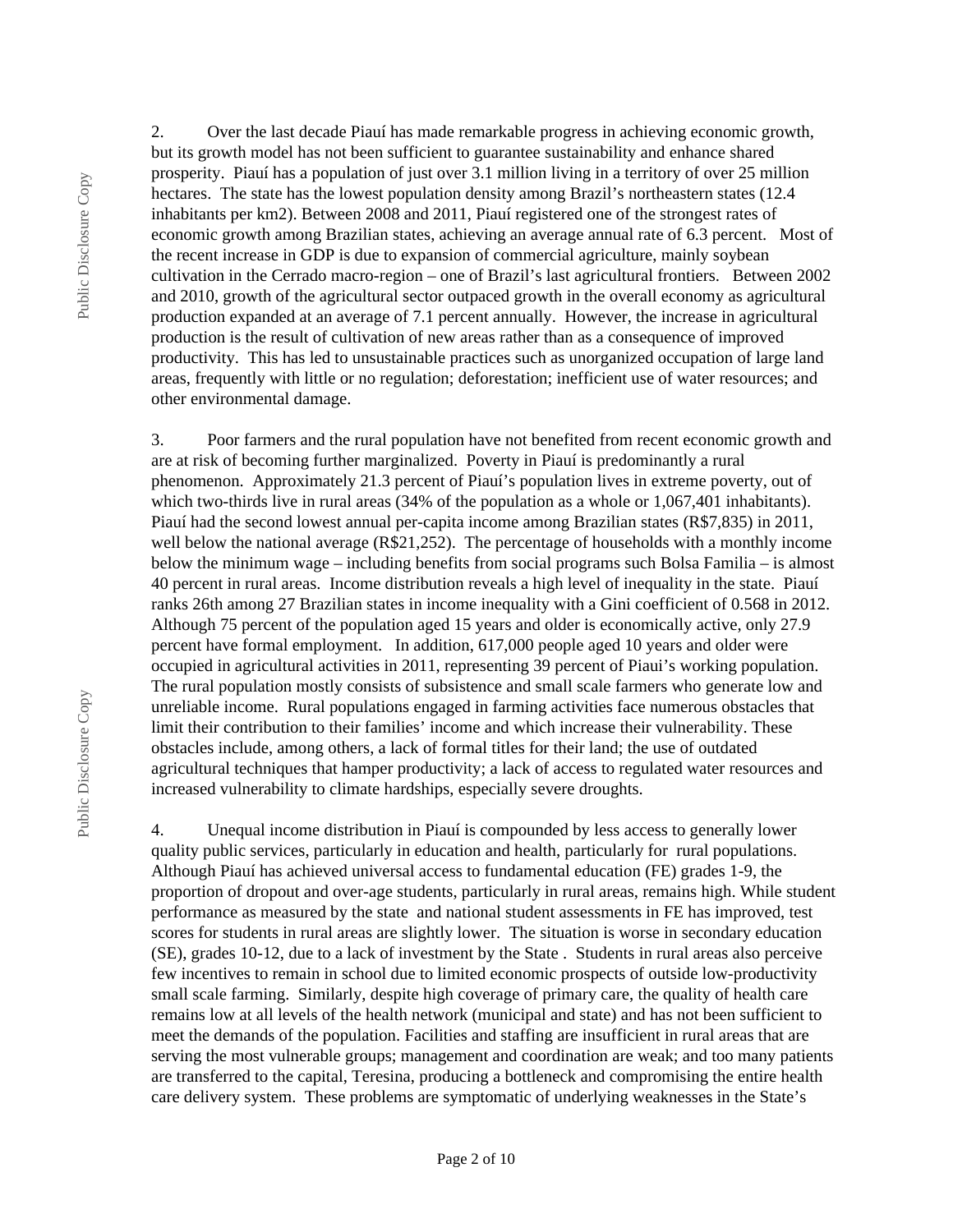capacity to deliver and target services to the most vulnerable populations, including costly and outdated personnel and expenditure administration practices.

#### **Sectoral and Institutional Context**

5. The Government of Piauí's (GoPi) Multi-Annual Plan for 2012-15 aims to support economic growth in a way that is more inclusive and sustainable, in order to achieve human development with equality of opportunity for the State's population. Three strategic pillars have been identified by the GoPi that cut across multiple sectors, namely: 1) adopting a system of resultsbased management to improve service delivery to Piaui's citizens; 2) promoting human development with a focus on social inclusion and quality of life; and 3) providing the necessary infrastructure and conditions for sustainable territorial development (See Annex 3).

#### Rural Development

6. Absence of land tenure regularization, the inefficient allocation of natural resources, and the lack of financial and technical support to improve productivity are important issues that perpetuate the poverty cycle in Piaui's rural areas. Land regularization through the provision of full land tenure titles to small farmers contributes to social and productive inclusion because land: (i) is their primary means for growing crops that can improve food security and quality, reducing vulnerability to hunger and generating livelihoods; (ii) constitutes the main vehicle for investing, accumulating wealth, and transferring resources between generations; and, (iii) provides farmers with a basic social safety net. Furthermore, formal land ownership facilitates access to credit and subsidized financing lines, such as the National Program for Strengthening Family Agriculture (PRONAF) and National Rural Housing Program (PNHR). There is a backlog of about 8,000 farms in Piauí that need to have their land title regularized. By stipulating that land titles must be issued in the name of both spouses, land regularization policy supported by this operation would contribute to reducing gender inequalities associated with poverty and social and productive exclusion. Land tenure regularization would benefit from the Law 6.464/2013 enacted by the GoPi under the DPL2, which has extended for two years the application deadline for small farmers to pursue land donation under Law 6.127/2011 .

7. In parallel, high global commodity prices have driven the exploitation of the Cerrado biome for commercial agriculture, generating an unorganized occupation of large areas of land, frequently with little or no regulation. Deficiencies and inconsistencies in the collection, storage, validation and sharing of land information by notaries (cartorios) are major hindrances to effective land administration, giving rise to many land-related conflicts in Piauí. Vulnerable communities on public lands, including both Quilombola settlements and smallholders engaged in family agriculture, are at risk of losing some or all of their land rights if their occupation is not regularized. In addition, the disorderly and illegal occupation of rural land (grilagem) is common, especially in the Cerrado, generating tax losses and other adverse social, environmental and economic effects. A better operational and legal framework for land regularization and oversight of cartorios would be provided by the Corregedoria de Justiça under the DPL 2.

8. In Piauí, the most successful family farming activities include beekeeping, fish farming, sheep/goat raising, cassava and cashew cultivation. Notwithstanding their considerable potential, these activities have a limited productivity. Under the DPL 2, the GoPi would restructure the Program for Income Generation in Rural Areas (PROGERE), which aims at (i) strengthening family farming and production chains; and (ii) supporting program beneficiaries through technical assistance. Despite the improvements achieved with PROGERE thus far, family farming activities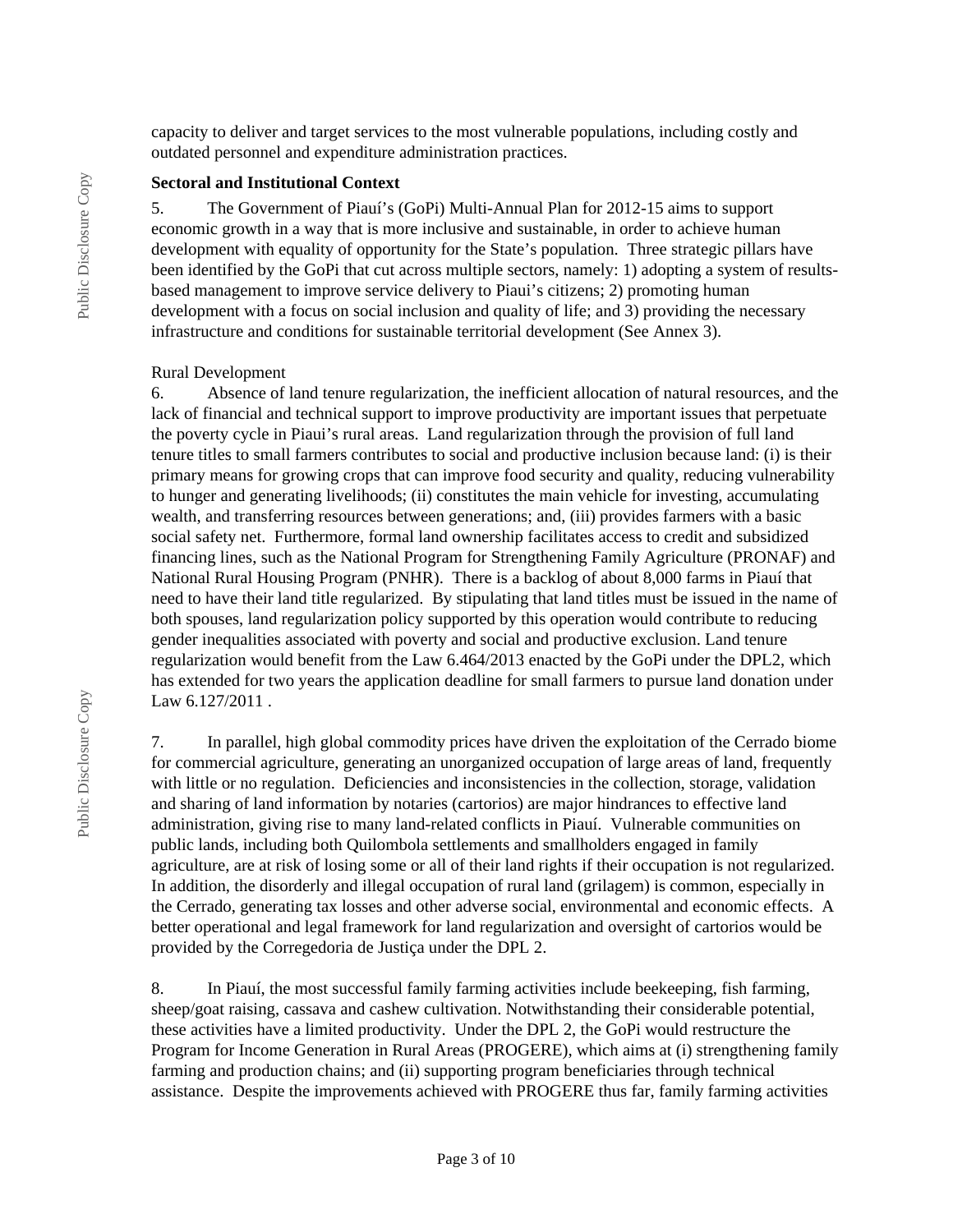Public Disclosure Copy Public Disclosure Copy supported by the Program have exhausted their possibilities for expansion. PROGERE's new phase would comprise: (i) the development of productive chains (agricultural and non-agricultural); (ii) the strengthening of institutions focusing on the Municipal Council, which is responsible for managing projects at the local level; and, (iii) environmental conservation, taking into account the practices envisaged in the State Plan on Low Carbon Agriculture – also supported by the DPL 2. PROGERE's new phase would be experimental. It would focus on anchoring productive chains targeted to poor communities in each Development Territory. After systematically recording and evaluating projects' impact on income growth and social inclusion, the GoPi would make an informed decision on which ones to expand and/or restructure. These results would set a benchmark for subsequent targeted interventions to refine polices and grow production chains so that small farmers can see their in comes increase.

9. Inadequate and inefficient management of water resources has brought serious economic and social consequences for Piaui's population, especially those people in the Semiarid macroregion. Water resources are used inefficiently across the state. This penalizes and reduces productivity and income generation of poor farmers. Applications for water use must be submitted to the State Secretary of Environment and Water Resources (SEMAR), which is required to keep a registry of applications and decisions made. However, the GoPi estimates that 90 percent of groundwater users – about 25,000 wells – have neither license nor authorization. The Government does not have information on users of surface water. The consequences are wasteful and excessive water use, degradation of aquifers, reduced flow of rivers and salinization. This operation would support SEMAR to set up a comprehensive database which would help to diagnose water resources and use in the State and promote efficient water use, particularly for small scale farmers. A decree creating the State Registry of Water Users (CEARH) would be enacted under the DPL 2. Education

10. Uneven access and poor quality in secondary education contribute to decreasing demand, high dropout rates, and overall poor student performance—especially for the poorest and most vulnerable populations. Between 2008 and 2012, Piauí's enrollment in SE, including secondary technical education (STE), decreased by 14 percent to 155,998 students. Enrollment in STE increased by 9,000 students (28,343) over the same period. The dropout rate in the first year of SE was 24 percent in 2012, one of the highest in Brazil. The percentage of over-age students is above 50 percent and 18 percentage points above the national average. With regard to quality and student performance, Piauí's Index of Basic Education Development (IDEB) scores in 2011 for SE continued below the regional and national average (3.2 for the third year of SE compared to 3.3 for the Northeast and 3.7 for Brazil overall). State standardized tests also showed that 47 and 65 percent of students do not achieve basic levels in Portuguese and Math in the first year of SE, respectively. These figures are systematically worse for poorer and primarily rural municipalities. Furthermore, Piauí has the highest proportion of students in Brazil (45.3%) attending SE through evening classes , which are often of lesser quality and provide fewer hours of instruction. This is, in part, due to student preferences (in 2012, 117,860 individuals aged 15 to 22 were both studying and working in Piauí); however, evening classes are often the only modality offered by state schools in many of the poorest, rural municipalities, even where student demand for daytime SE may exist. The lack of access to SE in rural municipalities perpetuates social exclusion and inequality for this population of youth. Finally, the need to work and a relatively weak base in fundamental skills, especially for the poorest populations in rural areas, impede learning and increase the likelihood that students would drop out in SE.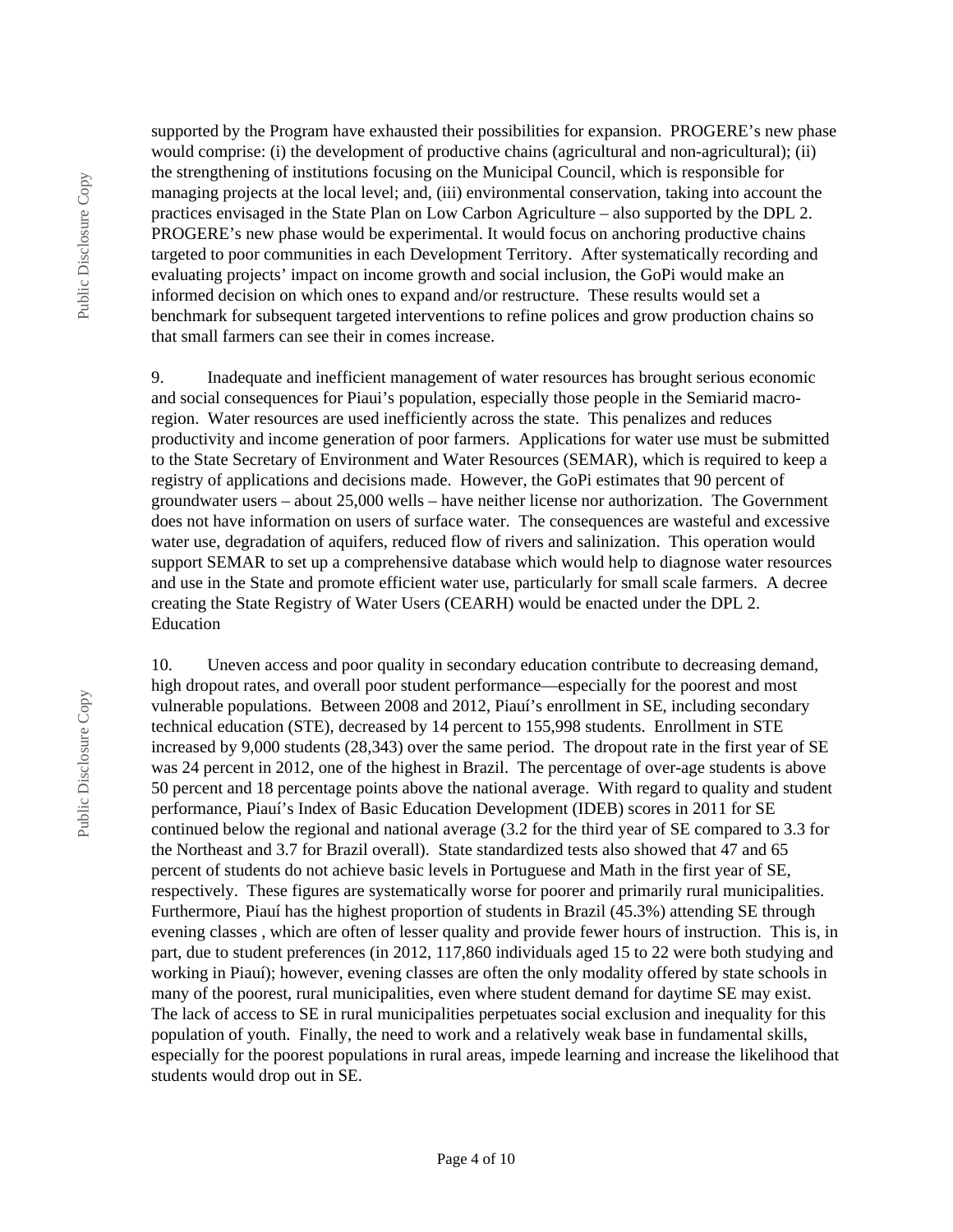11. To address the current crisis and remedy decades of under investment in SE, the GoPi has included several programs in its PPA specifically aimed at promoting equity by expanding access to SE, improving learning environments, and increasing retention—specifically targeting rural populations To reverse the trend of declining enrollment in SE, the GoPi would expand: (i) the SE distance learning program ("Intermediação Tecnológica") that was launched under the DPL1, focusing on rural areas with limited access to SE and (ii) existing modalities of STE to increase the number and diversity of labor market-relevant options for SE graduates in order to incentivize students to enroll in SE (STE would seek to create synergies with PROGERE). To create more dynamic, comprehensive and effective learning environments for teachers and students and provide additional extra-curricular activities, the GoPi would gradually expand the full-time school model throughout the state with the aim to improve students' performance. To improve retention in the final cycle of FE and SE, the GoPi would: (i) develop learning acceleration programs addressing age-grade distortion in state schools; and, (ii) provide financial incentives for students to complete the SE cycle through the " Live more " scholarship program ("Bolsa Mais Viver") to be enacted under the DPL 2. These objectives and corresponding programs include a special focus on populations with a high incidence of poverty to promote social inclusion.

#### Health

12. A continued increase of circulatory diseases, external causes and cancer are the main causes of death among men and women in Piauí. Notwithstanding recent progress, the health network at the State and municipal levels is not sufficient to meet the demands of the population. The main causes of death in males are circulatory system diseases (34.4%), external causes (15.8%) and neoplasms (cancers) (11.7%). For women the main causes of death are cardiovascular diseases (39%) followed by cancer (14.1%), metabolic diseases (9%) and external causes (4.6%). In Piauí, 20.9 percent of the scree ned adult population report having received a diagnosis for hypertension and 5 percent for diabetes. The correlation between low socio-economic status (SES) and higher incidence of preventable chronic illnesses has been clearly demonstrated in several studies in Brazil. In Piauí, the difference in the occurrence of illness and early death among people of different SES can be attributed to factors such as variations in access to health services, exposure to risk factors and low awareness about preventative behaviors mostly in rural areas also with low educational levels. Facilities and staffing are insufficient, especially in rural areas serving the most vulnerable groups; management and coordination are weak; and too many patients are transferred to the capital, Teresina, which produces a bottleneck and compromises the entire health care delivery system. Public health facilities for diagnosis and specialized consultations, for example, are present only in urban areas, almost exclusively in the region of Teresina and more than six hundred miles away from the population leaving in the southern part of the state. As a result of this situation, many patients with diseases such as diabetes, arterial hypertension, breast and cervical cancer are not receiving adequate medical follow up and/or prevention procedures. Some will die prematurely or become unable to work due to their illness. Consequently, the vicious cycle by which poverty leads to disease that generates more poverty continues to perpetuate itself in Piauí.

13. To meet the demands of its population, especially concerning chronic diseases, the GoPi aimed at promoting equity by expanding access to good quality healthcare at mid-level complexity and for diagnoses and specialized consultations. To improve control strategies and access to secondary health care and to reduce the waiting time for diagnosis and treatment, the GoPi would create: (i) five specialized centers focused on exams and consultations for patients with chronic diseases; and (ii) expand targeted screening to identify patients with chronic diseases. To improve the quality of health care for non-communicable chronic diseases at primary and secondary levels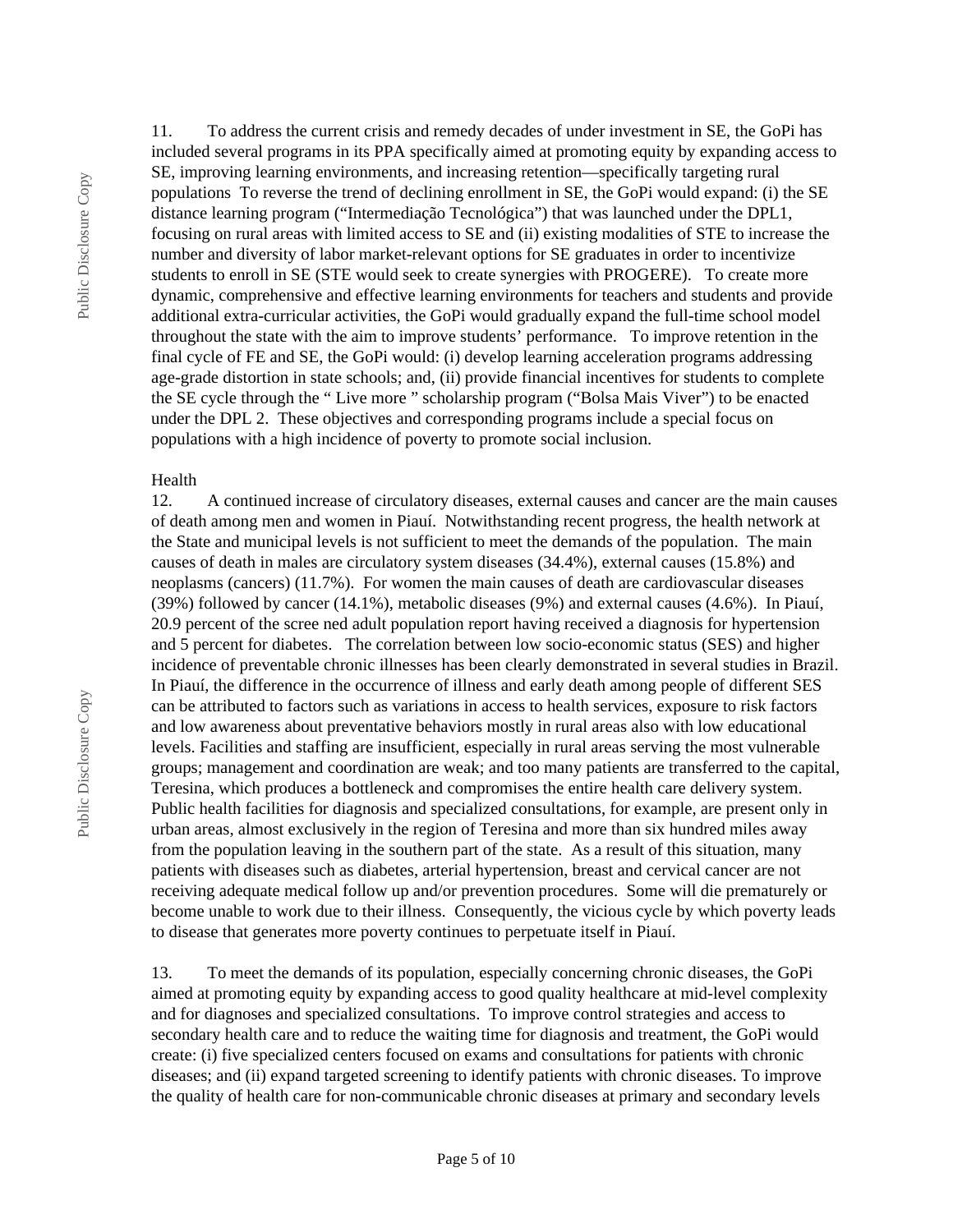Public Disclosure Copy Public Disclosure Copy and in synergy with the DPL 2 that proposes the same for neglected diseases, GoPi would: (i) develop and implement state protocols for diagnosis and treatment for chronic diseases; (ii) train Family Health Teams (FHT) in the management of patients with chronic diseases; (iii) develop and deliver technical support to primary health care teams in the management and prevention of chronic diseases; and (iv) provide incentives for performance to Primary Health Care (PHC) teams Public Sector Management

14. Fragmented and outdated human resource management practices and limited monitoring capacity critically constrain the Government's ability to deliver quality services and implement propoor policies. In 2011, the GoPi implemented a results-based monitoring system (SIMO) to identify the most common problems encountered in the execution of priority investment programs. This contributed to improving cross-sectoral coordination and information sharing that, in turn, resulted in the removal of bottlenecks and in more effective problem-solving. Nonetheless, this approach is yet to be formalized and extended to all major programs and State agencies. Line secretariats have few tools and resources to monitor programs and projects not included in the Governor's list, creating a significant gap and hindering their ability to effectively address problems and delays. A shortage of staff with monitoring and evaluation skills and ad hoc information systems restrict the amount and timeliness of the performance data collected and used to inform policy-making and implementation. Furthermore, the outdated payroll system used by the administration constrains the capacity of central and line secretariats to efficiently manage employees and limited financial resources. The diversity of practices and the fact that many of the human resource management processes are still done manually is a major impediment for line Secretariats (e.g., education and health, together, employ more than half of the 120,000 State's public servants) to effectively deploy staff where needed and track their performance.

15. To improve the Government's capacity to implement inclusive and sustainable public policy, the GoPi would adopt streamlined and more transparent human management practices and the broadening of the monitoring system. The GoPi created the SIMO in 2011 with the support of DPL 1. DPL 2 would go further by strengthening monitoring and evaluation processes to assess the performance and the impact of investment programs tracked by SIMO. The GoPi would upgrade and increase coverage of the system, train additional staff, and pilot the operation of decentralized monitoring teams, specifically in education and health. The GoPi would also adopt the new Brazilian Accounting Norms by the end of 2014. The state would implement accrual accounting, in line with the International Public Sector Accounting Standards (IPSAS). Staff would be trained on procurement and reference prices would be developed to support better and more efficient procurement practices. A new integrated financial management system would allow the GoPi to more comprehensively and efficiently manage financial resources and physical assets, with positive impacts for all sectors and fiscal stability. Additionally, the GoPi would address structural problems with human resource management. It would establish standardized procedures for human resource manageme nt and modernize payroll administration. Streamlining practices and rolling out a new human resource and payroll management system would lead to faster and more transparent expenditure and increase the ability of the GoPi to react to new demands. The Government estimates that the implementation of a new human resources management system, together with an update of the public servant cadaster, would lead to savings in the order of 2-4% of the present payroll.

#### **Relationship to CAS**

16. The proposed operation is consistent with the Country Partnership Strategy (CPS) for Brazil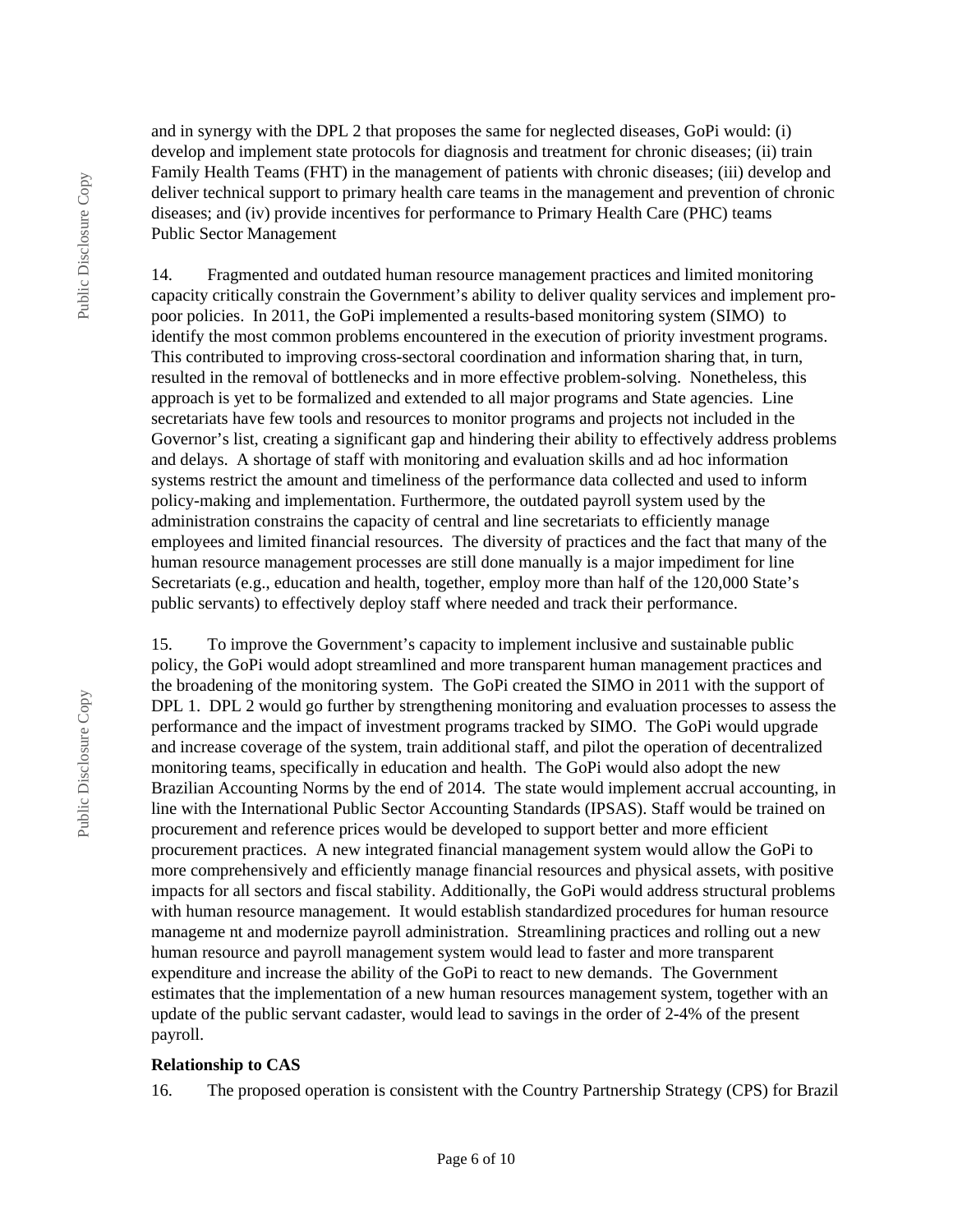for the period of FY2012-2015 (Report No. 63731-BR, discussed by the World Bank Executive Directors on September 21, 2011). The Project directly addresses the first two of the four strategic objectives of the CPS, namely to (i) improve access to public services by low income households; and (ii) improve natural resources management and climate resilience. The CPS also emphasizes public management effectiveness, which is included in this operation. As mentioned, this operation is also aligned with Piauí's PPA 2012-2015.

#### **II. Proposed Development Objective(s)**

#### **Proposed Development Objective(s) (From PCN)**

17. The objective of the Project is to support the Government of Piaui to achieve: (i) equitable, inclusive and environmentally sustainable human and economic development in Piauí; and, (ii) more efficient and effective public management in these areas.

#### **Key Results (From PCN)**

18. Achievement of the PDO would be measured through the following five PDO level results indicators:

• Achievement of equitable, inclusive and environmentally sustainable economic development would be measured by: (1) the percentage of Piaui's land area with tenure regularized and (2) the percentage of small farm production in relation to total rural production.

• Achievement of equitable and inclusive human development would be measured by: (1) the dropout rate in secondary education in state schools in the bottom 40 percent of municipalities with the lowest IDH-M and (2) the number of patients admitted at Diabetes, Cancer and Hypertension Specialized Centers.

• Achievement of more efficient and effective public management would be measured by: (1) the percentage of priority programs monitored through the Integrated Monitoring System (SIMO).

# **III. Preliminary Description**

#### **Concept Description**

19. The proposed Sector-wide Approach (SWAp) Investment Loan in the amount of US\$120 million to the GoPi would finance Eligible Expenditures Programs (EEPs) under Component 1 and Technical Assistance under Component 2 aimed at reducing vulnerability, particularly in rural areas, by making economic and human development more equitable, inclusive and environmentally sustainable. EEPs and Disbursement-Linked Indicators (DLIs) would target interventions and results in the following areas: (i) income generation for poor rural farmers; (ii) access, improvement of learning environment and retention in secondary education; (iii) access to healthcare for patients with chronic non communicable diseases; and (iv) strengthening of public sector management. An integrated approach among the aforementioned areas is crucial to foster social and productive inclusion in Piauí and, consequently, to break the poverty cycle. This SWAp complements and leverages policy and institutional reforms enacted by the GoPi in the "Piauí Green Growth and Inclusion DPL" ("DPL 1") completed in 2012 and the "Piauí Inclusive Production for Sustainable Development DPL" ("DPL 2") under preparation. The development objectives and sectors of the proposed SWAp and DPL 2 are fully aligned.

Component 1: Equitable, inclusive and environmentally sustainable human and economic development (estimated total cost: US\$400 million; Bank: US\$105 million)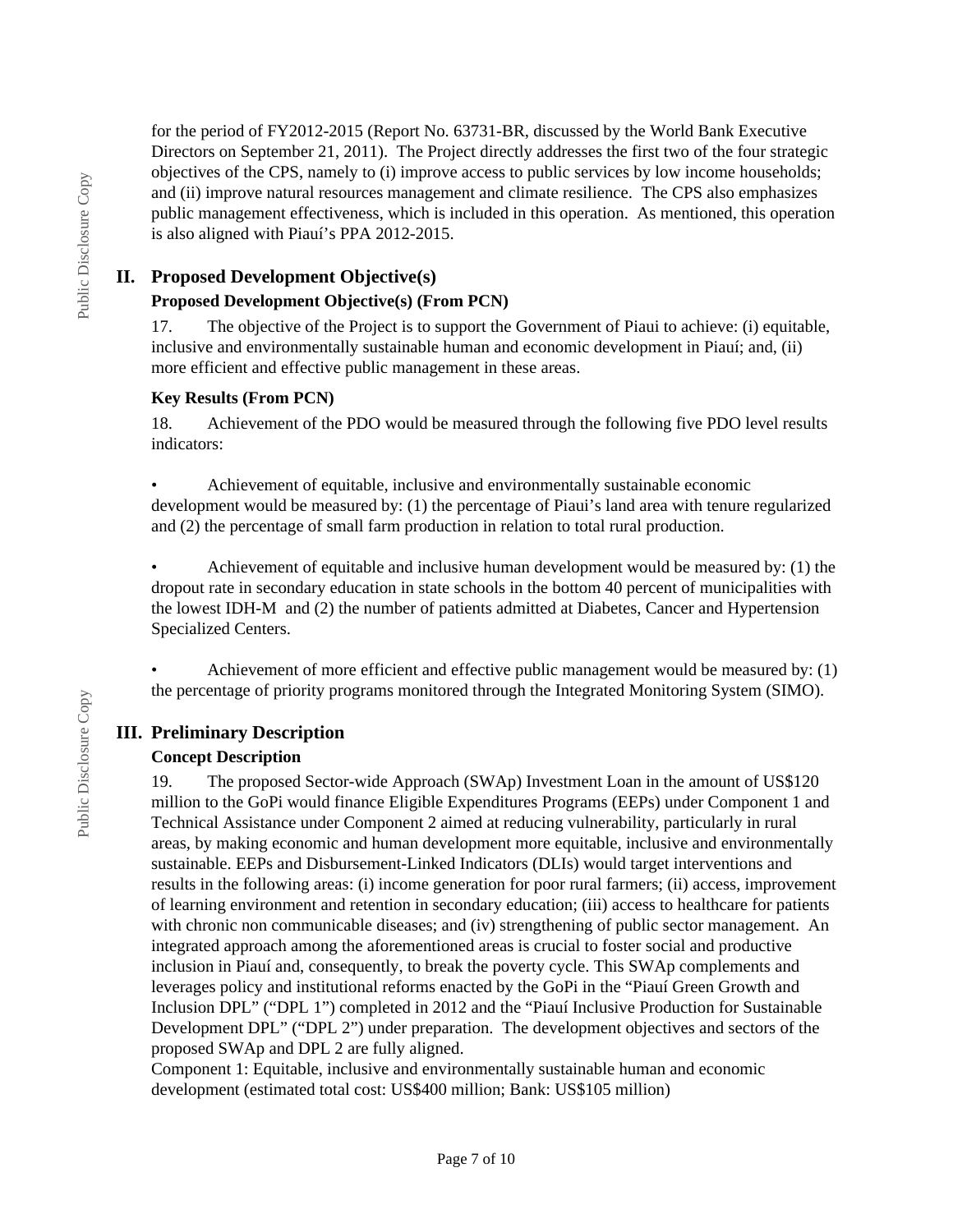20. Sub-component 1.1 Promote Income Generation for Poor Rural Farmers. Provision of support for the implementation of EEPs and DLIs, including programs to: (i) strengthen integrated land tenure regularization and land administration by (1) expanding the regularization (i.e.: joined land tenure and environmental regularization) of agricultural land occupation in the state for both small, medium and large farmers as well as Quilombola communities; and (2) hiring contractual services for geo-referencing, cartographic and titling processes; (ii) promote employment and income growth in rural areas by (1) assisting small rural producers to engage more effectively in profitable businesses through PROGERE ; and (2) fostering a transition towards more sustainable agricultural practices; and (iii) improve access to water resources by (1) financing the State Registry of Water Users (CEARH); (2) identifying the distribution of water resources within the state and at different periods versus demand; and (3) designing and implementing action plans to minimize the effects of draught, which particularly impact the most vulnerable groups.

21. Sub-component 1.2: Improve Access, Learning Environment and Retention in SE. Provision of support for the implementation of EEPs and DLIs, including programs to: (i) increase access in SE through support for the expansion of: 1.) SE distance learning program and 2.) STE; and, (ii) improve learning environment and retention in SE through support for the expansion of: 1.) full-time school; 2.) learning acceleration programs in both FE and SE; and; 3.) the "Live More" scholarship ("Bolsa Mais Viver").

22. Sub-Component 1.3: Expand access to healthcare for patients with chronic diseases. Provision of support for the implementation of EEPs, including programs to: (i) expand targeted screening to identify patients with chronic diseases; (ii) develop and implement State protocols for diagnosis and treatment chronic diseases; (iii) train FHT in the management of patients with chronic diseases; (iv) develop and deliver technical support to primary health care teams in the management and prevention of chronic diseases; (v) create five specialized centers focusing on exams and consultations for patients with chronic diseases; and, (vi) provide incentives for performance to PHC teams.

23. Component 2: More efficient and effective public sector management through crosssectoral technical assistance (Estimated total cost: US\$15 million; Bank: US\$15 million). This component would provide technical assistance to strengthen the Borrower's public management in the following areas: (i) integrated land tenure regularization and land administration to increase capacity for supervision and management of information and data regarding land; (ii) support for studies and evaluations, as well as the implementation of monitoring systems and support for program beneficiaries to guarantee employment and income growth in rural areas; (iii) support for studies and establishment of monitoring systems to improve educational evaluation and policybased evidence in the choice of key interventions implemented under Sub-component 1.2. One suggested activity would be the carrying out of diagnostic and preparation of a state teacher professional development plan to palliate for the lack of a teacher policy and training plan for teachers, school directors and education administrators; (iv) support for health diagnoses and evaluation and administration focused on neglected and chronic non communicable diseases; and, (v) support for establishment of monitoring systems and capacity building for improved public sector management, including financial management and procurement (See Annex 5 for a tentative list of proposed activities for each sector).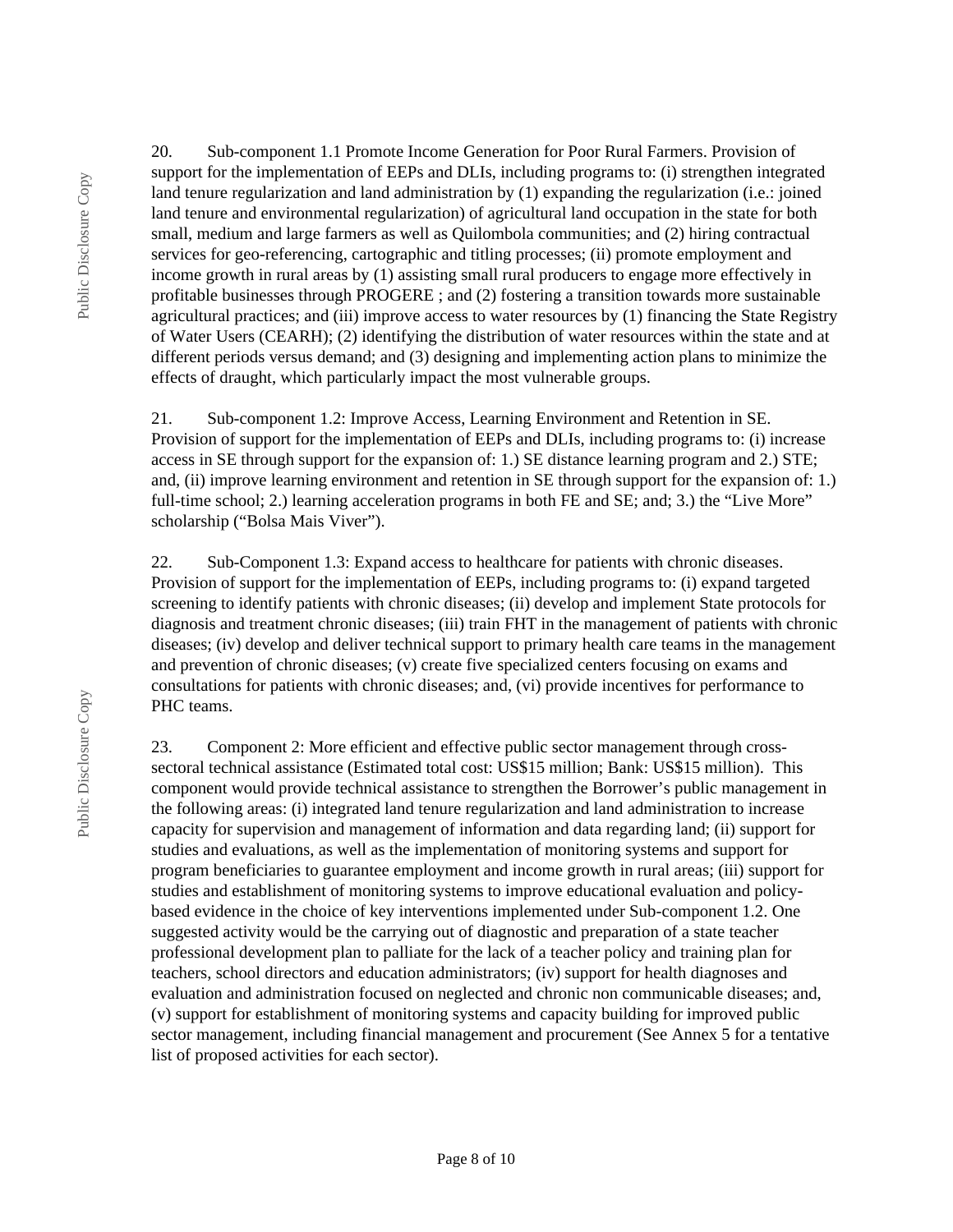# **IV. Safeguard Policies that might apply**

| <b>Safeguard Policies Triggered by the Project</b> | Yes | N <sub>0</sub>            | <b>TBD</b> |
|----------------------------------------------------|-----|---------------------------|------------|
| Environmental Assessment OP/BP 4.01                | X   |                           |            |
| Natural Habitats OP/BP 4.04                        | x   |                           |            |
| Forests OP/BP 4.36                                 | X   |                           |            |
| Pest Management OP 4.09                            | X   |                           |            |
| Physical Cultural Resources OP/BP 4.11             | X   |                           |            |
| Indigenous Peoples OP/BP 4.10                      |     | X                         |            |
| Involuntary Resettlement OP/BP 4.12                | X   |                           |            |
| Safety of Dams OP/BP 4.37                          |     | $\boldsymbol{\mathsf{x}}$ |            |
| Projects on International Waterways OP/BP 7.50     |     | X                         |            |
| Projects in Disputed Areas OP/BP 7.60              |     | X                         |            |

# **V. Financing (in USD Million)**

| <b>Total Project Cost:</b>                            | 1133.69 | <b>Total Bank Financing:</b> | 120.00        |  |
|-------------------------------------------------------|---------|------------------------------|---------------|--|
| Financing Gap:                                        | 0.00    |                              |               |  |
| <b>Financing Source</b>                               |         |                              | <b>Amount</b> |  |
| Borrower                                              |         |                              | 1013.69       |  |
| International Bank for Reconstruction and Development |         |                              | 120.00        |  |
| Total                                                 |         |                              | 1133.69       |  |

## **VI. Contact point**

#### **World Bank**

| Contact: | Michael Drabble             |
|----------|-----------------------------|
| Title:   | Senior Education Specialist |
| Tel:     | $5761 + 8641$               |
| Email:   | mdrabble@worldbank.org      |

### **Borrower/Client/Recipient**

| Name:    | Government of Piaui                               |
|----------|---------------------------------------------------|
| Contact: | Sergio Miranda                                    |
| Title:   | Superintendent of Financial-Technical Cooperation |
| Tel:     |                                                   |
| Email:   | sergiomiranda@seplan.pi.gov.br                    |

### **Implementing Agencies**

| Name:    | SEC. DE PLANEJAMENTO-SEPLAN                       |
|----------|---------------------------------------------------|
| Contact: | Sergio Miranda                                    |
| Title:   | Superintendent of Financial-Technical Cooperation |
| Tel:     | 558694663158                                      |
| Email:   | sergiomiranda@seplan.pi.gov.br                    |

### **VII. For more information contact:**

Public Disclosure Copy

Public Disclosure Copy